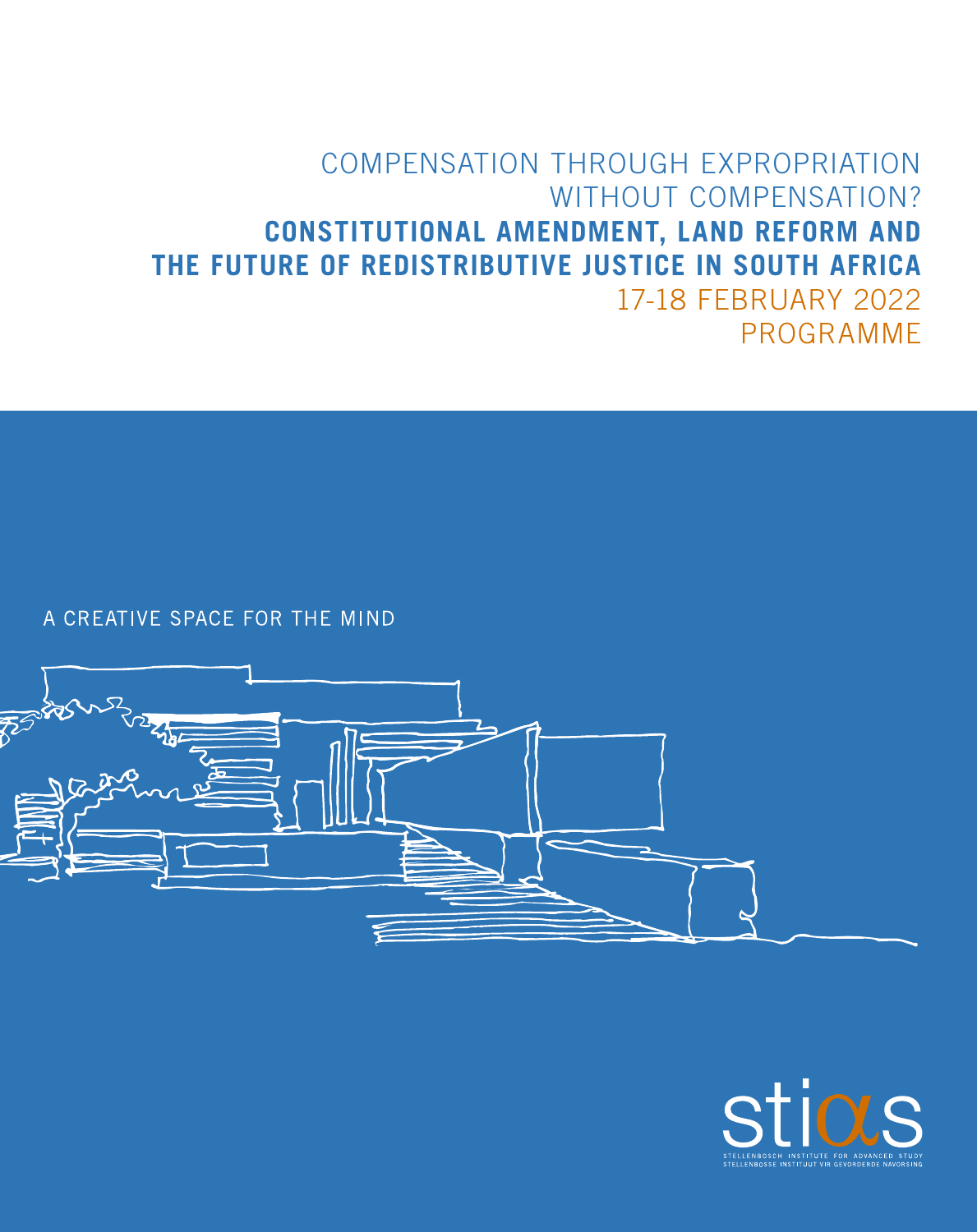## INTRODUCTION

Against the backdrop of widespread perceptions that transformative constitutionalism in general and land reform in particular have fallen short of their promises to bring about redistributive justice in substantive and meaningful ways, South African public discourse has been dominated over the past few years by debates about the need to amend the property clause (section 25) of the Constitution to allow for expropriation of land without compensation. After the National Assembly adopted the motion in 2019 to amend the Constitution to explicitly allow for such expropriation, the "*Ad Hoc* Committee to Initiate and Introduce Legislation Amending Section 25 of the Constitution" engaged in the legislative process to effect these proposed changes. Given the magnitude of the task but also due to the outbreak of the Covid-19 pandemic, it took the *Ad Hoc* Committee substantially longer than initially anticipated to table its final report (on 8 September 2021) and officially introduce the Constitution 18<sup>th</sup> Amendment Bill to Parliament.

By late November 2021 the vote on the Bill in the National Assembly had not taken place and, given the disapproval of the current wording among opposition parties, the outcome of this process is far from certain. However, whatever the outcome of this vote, the contestations over land justice and how to interpret and give force to Section 25 of the Constitution are not going to go away.

Taking these politically, morally and emotionally charged discussions as a starting point, this international conference aims at going beyond narrowly confined exchanges about the pros and cons of "expropriation without compensation" to engage larger debates about constitutional amendment, land reform and the future of redistributive justice in South Africa, in critical, constructive and creative ways. Bringing together leading experts in the fields of South African property law, land reform and redistributive justice in general, the event – taking place on 17-18 February 2022 at the Stellenbosch Institute for Advanced Study (STIAS) – is meant to be both a critically reflective and normatively oriented project. The aim is to take stock of the constitutional amendment (as it will stand at the time) and to use this as a springboard to think productively beyond conventional forms of land reform towards alternative futures of transformative redistribution as well.

In order to achieve this goal, the conference will proceed through three consecutive panels, each involving a confirmed expert in the respective field: on *South African property law* (Zsa-Zsa Boggenpoel, South African Research Chair in Property Law), on *land reform* (Cherryl Walker, South African Research Chair in the Sociology of Land, Environment and Sustainable Development), and on *redistributive justice* (James Ferguson, Stanford University).

The first panel on "*The rights and wrongs of South African property law*" will discuss the nature of property law, the possibilities to use section 25 in its 1996 form and in potentially amended versions for compensation substantially below market value or even nil compensation, the constitutionality of such provisions and the implications for national and international investments (also international property law obligations), food security and banking/the use of land as collateral. The subtext to this panel is that the constitutional amendment might not be the key issue in the failure of state-driven land reform and transformative redistribution, as much more far-reaching forms of transformation might already have been possible on the basis of the original section 25 and amendments to it are unlikely to make a significant difference; rather, political will and the capacity to implement the law as it stands, as

well as to think in more creative ways about the possibilities for radical redistribution might be key challenges.

The second panel on "*Potentials and pitfalls of land reform in the shadow of constitutional change*" is intended to reflect on two closely intertwined issues: on the one hand, the direct and uneven impact, if any, that the constitutional amendment, additional bills (such as the new Expropriation Bill) and evolving jurisprudence might have for land reform in all its different forms and varieties and, on the other hand, those aspects and problems of land reform that may have been denied or pushed aside because the discussion of expropriation without compensation has so dominated public debate in recent years. Issues here include questions about redressing historical dispossession; the need for diversification of land holding and production; land reform and poverty reduction; land and gender inequality; the future of traditional institutions; managing different rural and urban demands, and commercial farming, employment and food security. What is also needed is thinking beyond well-rehearsed forms of land usage towards alternative values that land might embody in a context of climate change, along with jobless growth, water shortages and calls for a new energy dispensation.

The third panel "*Imagining alternative futures of redistributive justice in South Africa*" is intended to move beyond the narrow focus on the constitutional amendment and land reform proper, inviting us to conceive broader possibilities for radical transformation under, or possibly also beyond, the rule of law: for instance, how to reconcile productively the necessity for redressing past injustices with urgent societal needs for the future in the fields of public health, poverty reduction, housing, education, employment, economic growth, social security etc.? What are the most promising fields for effective transformational engagements in terms of costs and benefits? What is it that South Africa can and must afford to do, and in what order? How to ensure that all South Africans increasingly benefit from their rightful share in the nation's wealth? Are there possibly more efficient ways to expand the revenue for radical transformation substantially, for instance through a progressive transformation tax, rather than trying to reduce state expenditure piecemeal through expropriation without compensation? What kinds of justice are institutionalised through expropriation without compensation, or through spreading the costs progressively across South African society at large, or through yet other means, and which form(s) of redistributive justice will benefit South Africa in the best possible ways?

The outcome of this thought-provoking exchange will be published as promptly as possible in a high-quality, peer-reviewed, edited volume within the STIAS Series of AFRICAN SUN MEDIA, as both critical commentary on and an innovative policy input for the redistributive transformation that South Africa so urgently needs.

#### *For all enquiries & communication, please contact Olaf Zenker (Martin Luther University Halle-Wittenberg & STIAS project leader): olaf.zenker@ethnologie.uni-halle.de*

#### *For further information on this STIAS project see:*

*[https://stias.ac.za/events/compensation-through-expropriation](https://stias.ac.za/events/compensation-through-expropriation-without-compensation-constitutional-amendment-land-reform-and-the-future-of-redistributive-justice-in-south-africa/)[without-compensation-constitutional-amendment-land-reform-and](https://stias.ac.za/events/compensation-through-expropriation-without-compensation-constitutional-amendment-land-reform-and-the-future-of-redistributive-justice-in-south-africa/)[the-future-of-redistributive-justice-in-south-africa/](https://stias.ac.za/events/compensation-through-expropriation-without-compensation-constitutional-amendment-land-reform-and-the-future-of-redistributive-justice-in-south-africa/)*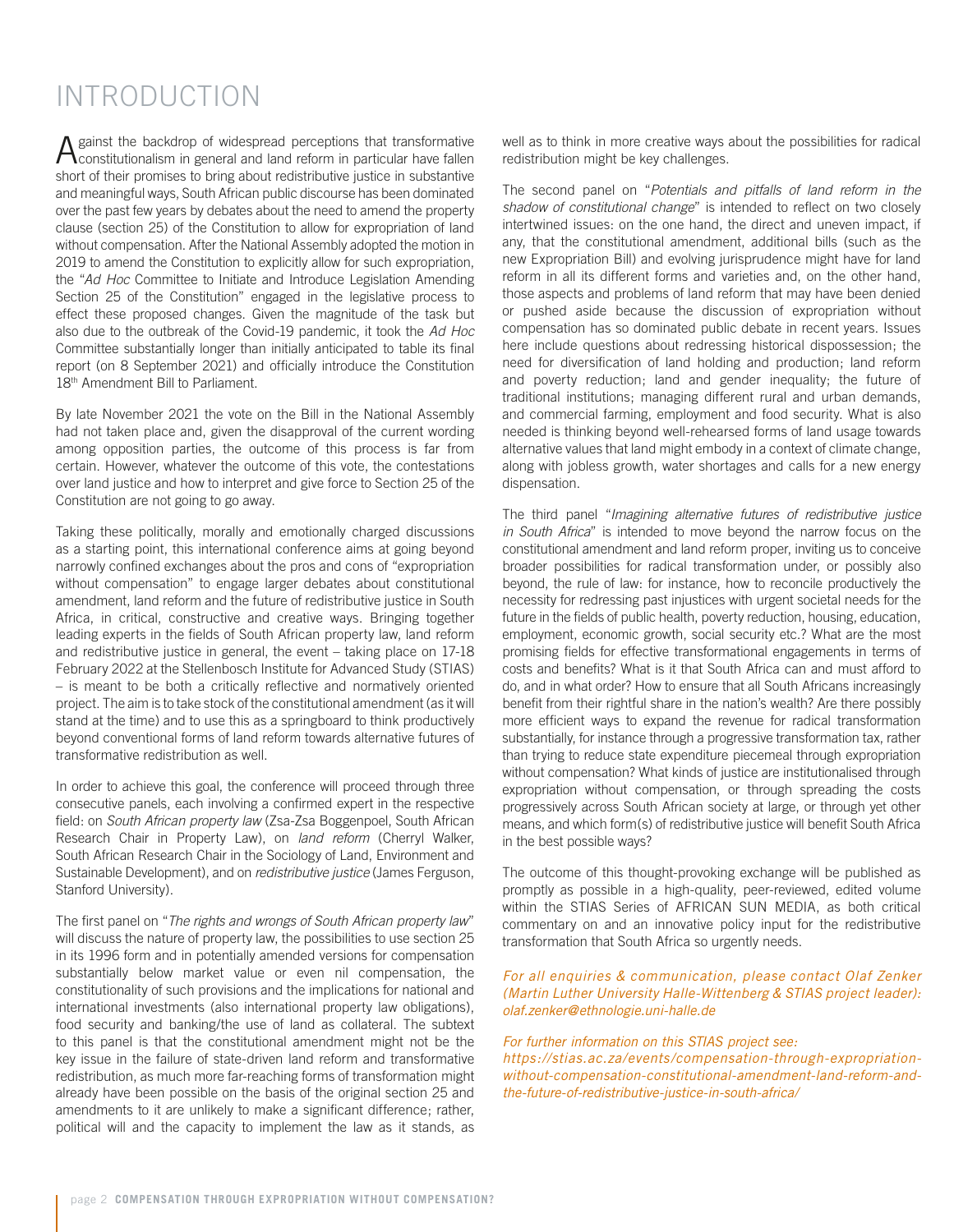#### **COMPENSATION THROUGH EXPROPRIATION WITHOUT COMPENSATION? CONSTITUTIONAL AMENDMENT, LAND REFORM AND THE FUTURE OF REDISTRIBUTIVE JUSTICE IN SOUTH AFRICA** 17-18 FEBRUARY 2022

ORGANISERS: OLAF ZENKER & CHERRYL WALKER

## PROGRAMME

| THURSDAY 17 FEBRUARY 2022 |                                                                                                                   |                                                                     |  |  |
|---------------------------|-------------------------------------------------------------------------------------------------------------------|---------------------------------------------------------------------|--|--|
| <b>OPENING SESSION</b>    |                                                                                                                   | <b>Chair: Christoff Pauw (STIAS)</b>                                |  |  |
| $8.30 - 8.45$             | <b>Opening address</b>                                                                                            | Edward K. Kirumira<br>(Director of STIAS)                           |  |  |
| $8.45 - 9.00$             | Introduction<br>Constitutional amendment, land reform and the future of<br>redistributive justice in South Africa | Olaf Zenker<br>(Martin Luther University Halle-Wittenberg, Germany) |  |  |

| <b>PANEL 1:</b> | THE RIGHTS AND WRONGS OF SOUTH AFRICAN PROPERTY LAW                                                                                    | <b>Chair: Cherryl Walker (Stellenbosch University)</b> |
|-----------------|----------------------------------------------------------------------------------------------------------------------------------------|--------------------------------------------------------|
| $9.00 - 9.45$   | Paper 1<br>The legal and philosophical dichotomy between land and property.<br>the rights and wrongs of South African property law     | Bulelwa Mabasa<br>(Werkmans Attorneys)                 |
| $9.45 - 10.30$  | Paper 2<br>The impact of the section 25 amendment process on the<br>understanding of "just and equitable"                              | Elmien du Plessis<br>(North-West University)           |
| $10.30 - 11.00$ | Coffee Break                                                                                                                           |                                                        |
| $11.00 - 11.45$ | Paper 3<br>Faster, socially just and people-centred land reform                                                                        | Thuli Madonsela<br>(Stellenbosch University)           |
| $11.45 - 12.30$ | Paper 4<br>Politics or principle? Making sense of the expropriation without<br>compensation debate                                     | Zsa-Zsa Boggenpoel<br>(Stellenbosch University)        |
| $12.30 - 14.00$ | Lunch Break                                                                                                                            |                                                        |
| $14.00 - 14.45$ | Paper 5<br>Transformative thrust embodied in the property clause: in theory<br>only or a lived reality where land reform is concerned? | Juanita Pienaar<br>(Stellenbosch University)           |
| $14.45 - 15.30$ | <b>Panel Discussion</b>                                                                                                                | Kick-started by Cherryl Walker (discussant)            |
| $15.30 - 16.00$ | Coffee Break                                                                                                                           |                                                        |

| <b>PANEL 2:</b> | POTENTIALS AND PITFALLS OF LAND REFORM IN THE SHADOW<br>OF CONSTITUTIONAL CHANGE                                                                       | <b>Chair: Zsa-Zsa Boggenpoel (Stellenbosch University)</b>       |
|-----------------|--------------------------------------------------------------------------------------------------------------------------------------------------------|------------------------------------------------------------------|
| $16.00 - 16.45$ | Paper 1<br>Expropriation without compensation, land reform and justice<br>in South Africa                                                              | Ruth Hall<br>(PLAAS/University of the Western Cape)              |
| $16.45 - 17.30$ | Paper 2<br>Gendered land reform challenges and opportunities in post-<br>constitutional South Africa: lessons from vernacular law<br>and <b>IPILRA</b> | Sindiso Mnisi Weeks<br>(University of Massachusetts Boston, USA) |
| 19.00           | Conference Dinner                                                                                                                                      |                                                                  |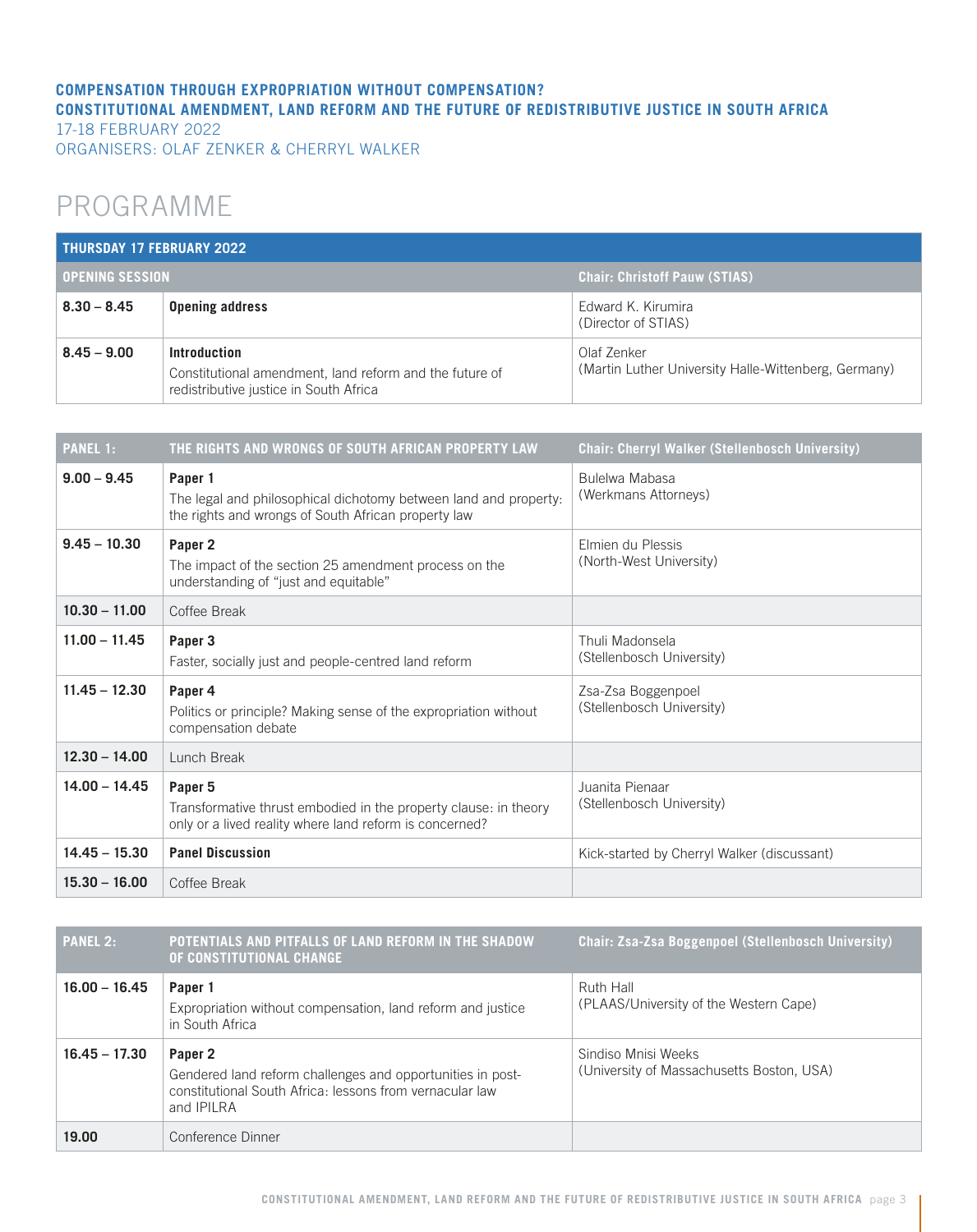| <b>FRIDAY 18 FEBRUARY 2022</b> |                                                                                                                                                   |                                                                                                     |  |  |
|--------------------------------|---------------------------------------------------------------------------------------------------------------------------------------------------|-----------------------------------------------------------------------------------------------------|--|--|
| <b>PANEL 2:</b>                | POTENTIALS AND PITFALLS OF LAND REFORM IN THE SHADOW<br>OF CONSTITUTIONAL CHANGE (CONTINUED)                                                      |                                                                                                     |  |  |
| $9.00 - 9.45$                  | Paper 3<br>Perspectives of white commercial farmers on their role in the<br>not-so-new South Africa                                               | Michael Aliber (University of Fort Hare) &<br>Paul Hebinck (Wageningen University, the Netherlands) |  |  |
| $9.45 - 10.30$                 | Paper 4<br>"Setting our transformation sights too low":<br>land reform, "expropriation without compensation" and the<br>entrenchment of orthodoxy | Danie Brand<br>(University of the Free State)                                                       |  |  |
| $10.30 - 11.00$                | Coffee Break                                                                                                                                      |                                                                                                     |  |  |
| $11.00 - 11.45$                | Paper 5<br>Land reform and beyond in times of social-ecological change:<br>perspectives from the Karoo                                            | Cherryl Walker<br>(Stellenbosch University)                                                         |  |  |
| $11.45 - 12.30$                | <b>Panel Discussion</b>                                                                                                                           | Kick-started by Zsa-Zsa Boggenpoel (discussant)                                                     |  |  |
| $12.30 - 14.00$                | Lunch Break                                                                                                                                       |                                                                                                     |  |  |
| <b>PANEL 3:</b>                | <b>IMAGINING ALTERNATIVE FUTURES OF REDISTRIBUTIVE JUSTICE</b><br><b>IN SOUTH AFRICA</b>                                                          | <b>Chair: Olaf Zenker</b><br>(Martin Luther University Halle-Wittenberg, Germany)                   |  |  |
| $14.00 - 14.45$                | Paper 1<br>Rethinking labour and black-owned SMMEs development in the<br>just transitions                                                         | Khwezi Mabasa<br>(Mapungubwe Institute for Strategic Reflection - MISTRA)                           |  |  |
| $14.45 - 15.30$                | Paper <sub>2</sub><br>A solidarity economy approach to land redistribution in<br>South Africa                                                     | Mazibuko Jara<br>(Amandla!)                                                                         |  |  |
| $15.30 - 16.00$                | Coffee Break                                                                                                                                      |                                                                                                     |  |  |
| $16.00 - 16.45$                | Paper 3<br>Climate breakdown and commoning the future through food<br>sovereignty pathways                                                        | Vishwas Satgar<br>(University of the Witwatersrand)                                                 |  |  |
| $16.45 - 17.30$                | Paper 4<br>Redistributive justice, transformative taxes and the legacies<br>of apartheid                                                          | Heinz Klug<br>(University of Wisconsin-Madison, USA)                                                |  |  |
| $17.30 - 18.00$                | Coffee Break                                                                                                                                      |                                                                                                     |  |  |
| $18.00 - 18.45$                | Paper 5<br>Redistribution of what? Some problems with the current state<br>of discussion on distributional issues in South Africa                 | James Ferguson<br>(Stanford University, USA)                                                        |  |  |
| $18.45 - 20.00$                | <b>Panel &amp; Closing Discussion</b>                                                                                                             | Kick-started by Olaf Zenker (discussant)                                                            |  |  |
| 20.00                          | Wine Reception & Finger Food at STIAS                                                                                                             |                                                                                                     |  |  |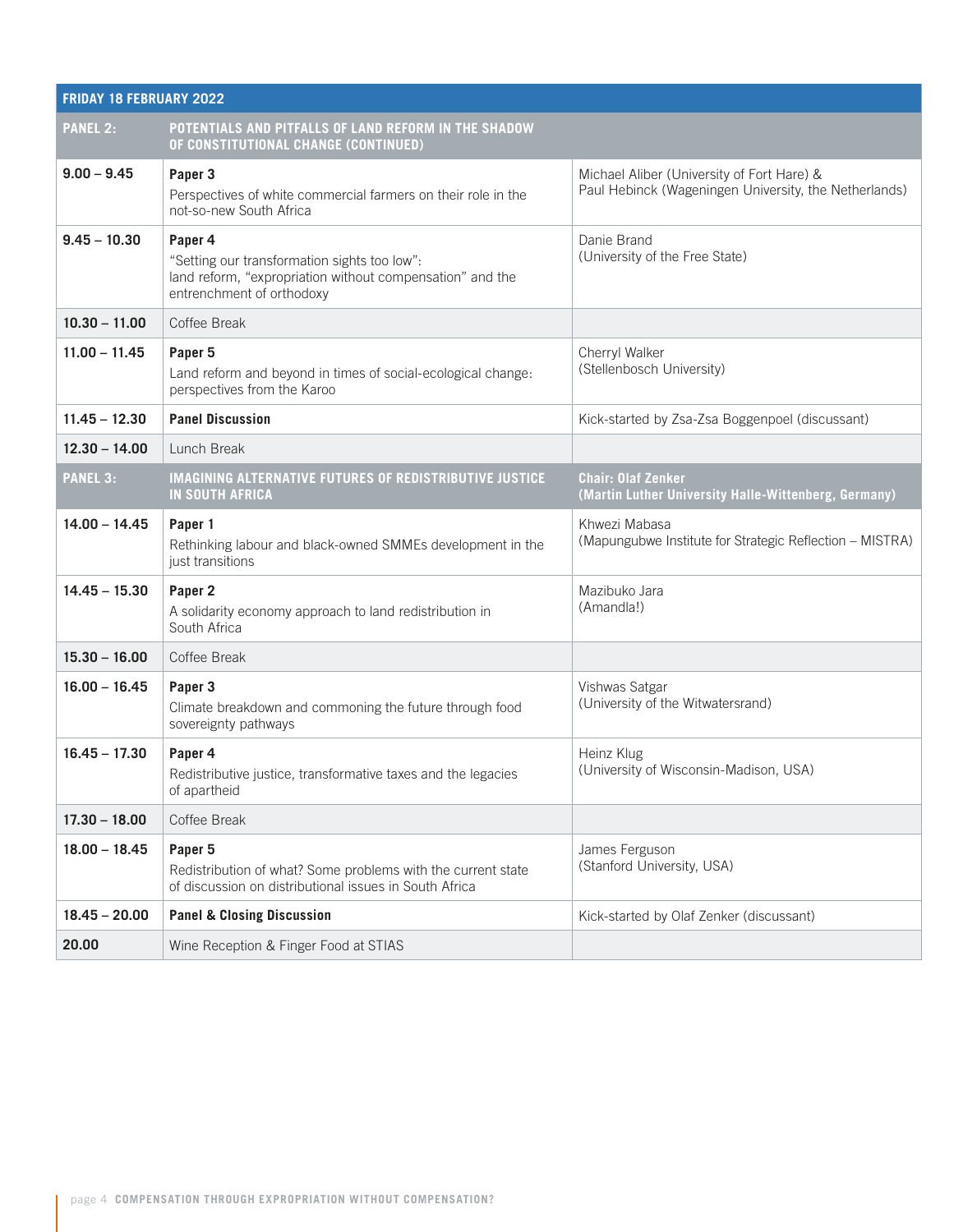## **PANEL 1:** THE RIGHTS AND WRONGS OF SOUTH AFRICAN PROPERTY LAW SUMMARY OF PRESENTATIONS

## 1 **The legal and philosophical dichotomy between land and property: the rights and wrongs of South African property law – Bulelwa Mabasa (Werkmans Attorneys)**

Section 25 of the Constitution of the Republic of South Africa, 1996 ("the Constitution") and its meaning and import have gripped the attention of academics, commentators, journalists, politicians, legal practitioners, the judiciary, civil society organisations and the broader members of society from various quarters, more so 25 years after the promulgation of the Constitution. To date, South Africa remains one of the world's most unequal societies. There remain divergent views across the societal spectrum, on whether or not the current wording of section 25, if implemented to its letter, is an adequate enabling tool that protects those with current interests in property from arbitrary deprivation on one hand, and the realisation of equitable access to land with legally recognisable and registrable access to land and property for the majority of South African citizens. An assessment of the adequacy of section 25 as a framework within which justice and equality may be delivered in South Africa, necessitates that closer attention is paid into the differences in the legal and conceptual definition of "property" on one hand, and the meaning and import of "land" and by extension "land reform". The protection of property from arbitrary deprivation and the obligation to deliver land reform, beg a couple of questions, which will be addressed later in this summary. It is noteworthy to point out that "property" and "land reform" are not synonymous with one another. Property denotes the underlying commercial and non-commercial arrangements amongst various persons and markets, carrying with it, mainly economic value and legal protection that may be realised and monetised. The South African property regime has developed and evolved through the lens of property law principles that seek to protect real and personal rights, which carry with them, a realm of understanding rooted firmly in Roman-Dutch and English law principles of property and property law. It is important to highlight that there is nothing intrinsically perverse about the South African property system, except for the glaring fact it is built on the exclusion of African value-based systems and how African communities interact and understand the meaning of land, property and livelihoods. It excludes an overwhelming majority of Africans whose interactions with land and property, functions on the periphery and/ or completely outside of the South African formal legal structure. The lack of intersectionality between property and land reform in understanding, approach and implementation, without considerations of economy, bulk infrastructure, markets, the property system, legal protection and legal recognition will continue to pervade land reform objectives and perpetuate apartheid spatial planning and the unequal and imbalanced land ownership patterns along race and gender. The focus of this paper is not an interpretation of section 25 assessing whether or not the Constitution is an impediment in the delivery of land justice, rather, it is to delve deeper into the foundational values and principles that inform what is referred to as "property" in section 25 and how such notions persist in the perpetuation of the exclusion of the majority of South Africans, who are mainly Africans, in property rights and the property markets and systems. It is therefore critical to determine whether or not land reform objectives are achievable without seeking to unpack the wrongs and rights of property law and concepts in South Africa and to determine which of these wrongs ought to be addressed and by whom. The writer cautions that this discussion is not about eradicating property rights, but rather seeks to expand the definition of what constitutes "property" and to include within that definition, the reality of how the majority of South Africans interact with land, and how the latter can provide legal protection, recognition and ultimately enabling the majority to have a stake in the economic participation in the formal economy. The discussion is therefore about re-imagining tenure forms and models that will enjoy the same protection as the formal property markets enjoy, as opposed to perpetuating dualistic forms of tenure that provide lesser legal protection for the "informal" sector. It is also about focusing

on policy implementation based on evidence-based notions about spatial integration and equitable access to land and property.

## 2 **The impact of the section 25 amendment process on the understanding of "just and equitable" – Elmien du Plessis (North-West University)**

During his trial, Steve Biko was interrogated about his ideas on the redistribution of the wealth. The question was how redistribution of wealth could take place without taking property from someone. Biko made it clear that it is possible to take property from someone, without abolishing the principle of private ownership. During this part of the case, Biko explained that the state can expropriate property which people historically have immorally got, with the Government paying what it thinks it is worth. Various texts preceding the writing of the Constitution and then, looking back at the writing of the Constitution, explains the human rights approach that was adopted for the redistribution of property. A human rights approach usually requires the state to take this responsibility. This means that, when property needs to be taken from one private individual to be transferred to a land reform beneficiary, the state steps in to expropriate the property – usually with compensation – and facilitate the transfer to the beneficiary. This paper will look at the underlying rationale, and the conceptions of justice, that informed the writing of the 1996 Constitution. It will then follow the process of the amendment of the Constitution, to ascertain if those underlying rationales or conceptions changed.

# 3 **Faster, socially just and people-centred land reform – Thuli Madonsela (Stellenbosch University)**

Slow progress in advancing equality in land distribution in South Africa, incorporating redress for colonial and apartheid land dispossession, has led to a pinning of hope on restitution without compensation. As a result, Parliament is currently seized with two law reform processes aimed at updating and regulating circumstances under which property, with emphasis on land, may be expropriated by the state without compensation. One of these is a constitutional amendment that seeks to amend section 25 of the Constitution to make it clear that expropriation without compensation is constitutionally permissible and to outline the parameters for such. The second process is a wholesale amendment of the Expropriation Act of 1975, to align its provisions with the Constitution while also regulating the possibility of expropriation without compensation. Will these changes disrupt the snail pace of land redistribution and related redistributive justice? This is unlikely. Firstly, no case has been made for the conclusion that expropriation with compensation is the reason for the slow pace. What has been documented extensively, is that corruption, fraud and collusion, in the valuation of earmarked land, have been key factors. Mpumalanga land redistribution is littered with cases pointing toward this malaise. There are also allegations that point to the prioritization of politicians or politically connected persons as key beneficiaries, with women and farm workers increasingly being left behind. There is currently no theory of change on the table that indicates how the speed of land redistribution will be improved by unlocking what and which persons or communities will benefit. Secondly, no data has been proffered indicating the amount of land that will be unlocked through this process and for whose benefit. Furthermore, both the new constitutional and legislative provisions and their subsequent implementation are likely to end up in court. It could take the whole decade, up to 2030, within which South Africa and the rest of the world must achieve Sustainable Development Goals (SDGs) for the first land redistribution case to be finalized and the redistribution process, unlocked. The SDGs include Goal 10 on achieving equality for which redistributive justice in respect of land is essential. This paper seeks to explore social compacting and social accountability as complementary transformative constitutionalism avenues that can be leveraged immediately to advance speedy land redistribution. The process would have to ensure that redistribution is anchored in fidelity to the constitutional commitment to advance social justice and the related equality duty in respect of all including women and class-disadvantaged groups. The paper is ultimately about leveraging social compacting and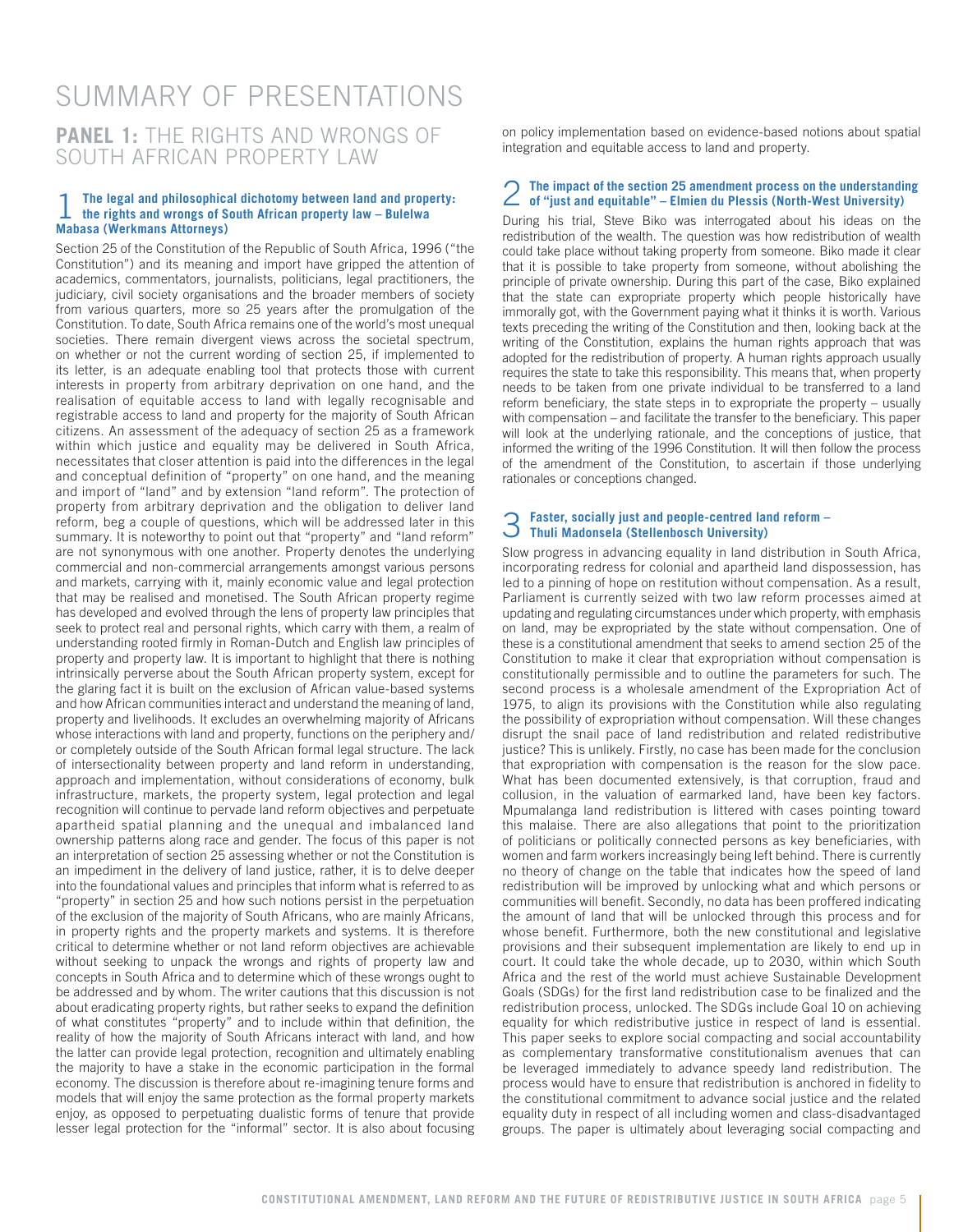social accountability for swifter and more socially just land reform through meaningful engagement of all groups and communities while maintaining fidelity to constitutional dictates on social justice.

#### 4 **Politics or principle? Making sense of the expropriation without compensation debate – Zsa-Zsa Boggenpoel (Stellenbosch University)**

It has been argued that the idea behind zero (or nil) compensation for expropriation is essentially political. It is driven by a particular narrative that is fundamentally based on the assumption that providing no compensation for expropriation will pave the way for large scale, speedy and much-needed land reform in South Africa. It is certainly no secret that in the context of land redistribution, as a sub-programme of land reform in South Africa, expropriation has not effectively been used as a tool to ensure more equitable (re)distribution of land. A number of reasons can be advanced for this state of affairs. The policies and laws to ensure land redistribution are not always clear enough to sufficiently ensure reallocation of property rights in South Africa. Connected herewith are questions related to the beneficiaries of land redistribution and the type of rights that should be reordered in terms of the land redistribution programme. There is also in some respects lack of political will to ensure that expropriation is a serious option in order to effect land redistribution. Many have furthermore argued that compensation potentially stands in the way of expropriation for land redistribution purposes. The idea of zero compensation speaks directly to this argument. In this regard, one should arguably not underestimate the narrative behind the principle of zero compensation and the potential it has to unlock the hand of the state to ensure that land reform is sped up. While many of us have argued that it is not legally necessary to amend section 25 to achieve land reform in South Africa because of the numerous possibilities that lie locked up within a progressive interpretation of section 25, and on the assumption that the tools and mechanisms that are currently in place are actually used, it is becoming increasingly important (and inevitable) that we engage with the principle of zero compensation, as politically loaded as it may seem. We are now at a point where various concrete suggestions are on the table in terms of expropriation laws in the Expropriation Bill B23- 2020 and in the Constitution Eighteenth Amendment Bill (as tabled in August 2021). The aim of this paper is therefore to foreground the politics behind the principle of zero compensation against the background of these recent developments. Why is zero compensation such an inevitable consequence in our specific (political) milieu, if it is argued that it is already legally possible to expropriate for very little compensation? Furthermore, is there a principled need for zero compensation or is this principle purely politically driven? I would like to argue that if we are to begin to make sense of the debates in expropriation at the moment, we are going to have to be honest about the politics behind the principle of zero compensation.

## 5 **Transformative thrust embodied in the property clause: in theory only or a lived reality where land reform is concerned? – Juanita Pienaar (Stellenbosch University)**

Post-apartheid, the constitutional dispensation has revived debate about the content of ownership. Although the property clause encapsulates the continued existence of the notion of private ownership, its provisions indicate clearly that arguments in favour of the absoluteness of ownership are no longer sustainable, if they ever were. The property clause sets out a framework that regulates the context and manner in which deprivation and expropriation of property can take place, thus indicating the continued relevance of private ownership, but within a new constitutional framework. Accordingly, the property clause explicitly requires reform of access to land, water and other natural resources, which indicates that a more socially responsible form of ownership is envisaged for the future. The constitutional vision for property emerges clearly: it employs property (and its protection) to work towards achieving a society founded on the values of freedom, dignity and equality. While the role and function of ownership is directed in accordance with the particular legal and constitutional systems in which it functions, in South Africa, the 'constitutional vision for property' is increasingly highlighted. This calls for a 'modest systemic status', thereby impacting on the centrality of the role of ownership. Although academics have underscored the potential of the property clause to transform property rights and inevitably, also society, my contribution is focused on to what extent, if at all, land reform mechanisms – policy, legislation and case law – have, in light of the property clause – contributed to either entrenching or ameliorating the centrality of ownership. Phrased differently: to what extent has land reform in South Africa overall given effect to the transformative thrust of the property clause? Is it possible that the transformative thrust, seemingly integral in land reform endeavours, has remained a concept in theory only and thus elusive, or has it become a lived reality for beneficiaries under the land reform programme? In this light I would like to canvas underlying ideas/theories in support of the transformative thrust of the property clause and explore which mechanisms, measures and tools specifically employ or embody such transformative thrust. As land reform is all-encompassing in that three interconnected subprogrammes operate nationally, the focus of my contribution is more specific, namely on measures regulating the relationship of land owners vis-à-vis occupiers for purposes of the Extension of Security of Tenure Act 62 of 1997, labour tenants for purposes of the Land Reform (Labour Tenants) Act 3 of 1996 and unlawful occupiers for purposes of the Prevention of Illegal Eviction from and Unlawful Occupation of Land Act 19 of 1998, encompassing certain aspects of the redistribution and tenure reform programmes respectively. These beneficiaries usually comprise vulnerable sectors of South African society, who in principle ought to benefit from the transformative thrust alluded to above. At an overarching level the contribution is inevitably also aimed at considering whether the property clause, in its 1996-version, has lived up to its potential as a transformative measure and whether the potential tools embodied therein had been employed effectively or instead, had been ignored, overlooked or neglected. In that light, final conclusions will be drawn regarding the content of the property clause and its role and function, given the calls being made for an amended property clause, 27 years into a democratic constitutional dispensation.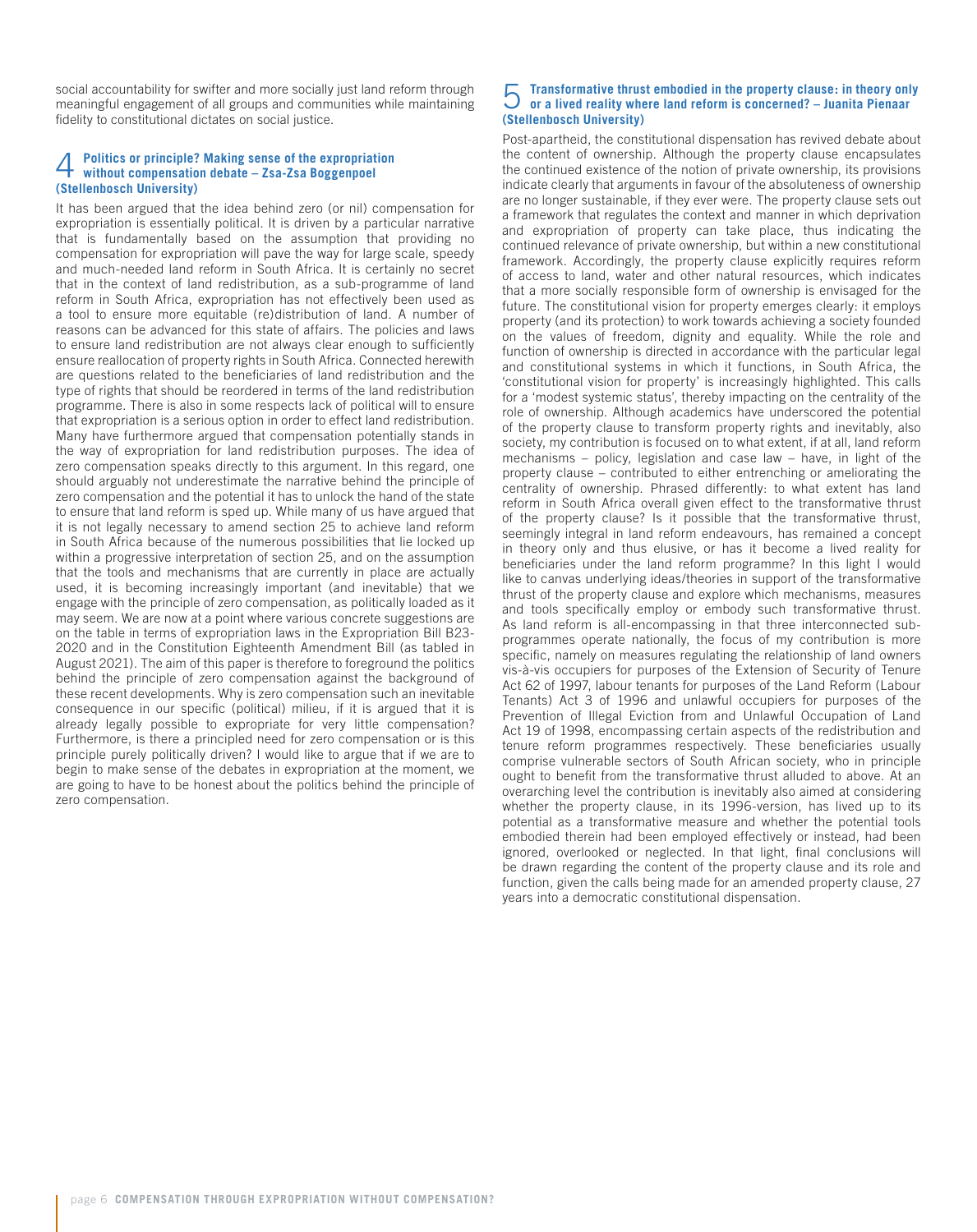### **PANEL 2:** POTENTIALS AND PITFALLS OF LAND REFORM IN THE SHADOW OF CONSTITUTIONAL CHANGE

#### 1 **Expropriation without compensation, land reform and justice in South Africa – Ruth Hall (PLAAS/University of the Western Cape)**

The phrase "expropriation without compensation" has acquired prominence in South African debates about land reform, property right and constitutional amendment. Indeed, the SA Language Board declared the social media hashtag #ExpropriationWithoutCompensation the 2018 "word of the year". This growing centrality of EWC as a political signifier – a meme of sorts – can be traced from the EFF's entry into electoral politics in 2014, gathering pace in 2016 amid political divisions in the ruling party, at the ANC's elective conference in 2017, to the parliamentary vote to establish a Constitutional Review Committee in February 2018, through to an Ad Hoc Committee on Section 25 from February 2019 onwards, leading to the Constitution Eighteenth Amendment Bill as tabled in August/September 2021. In this paper, I set out an analysis of the diverse meanings ascribed to the term, evident in public discourse through these political processes, as well as their historical precursors. In doing so, I draw on parliamentary submissions, media articles, academic papers, and the substantial body of grey literature from policy and political processes, including the Presidential Advisory Panel on Land Reform and Agriculture. On the basis of this analysis, I identify three distinct logics for EWC, each associated with a specific political tradition. The paper discusses how and by whom these meanings of EWC have been advanced, and considers what its role might be in social and economic transformation, post-apartheid redress and redistribute justice.

## 2 **Gendered land reform challenges and opportunities in post-constitutional South Africa: lessons from vernacular law and IPILRA – Sindiso Mnisi Weeks (University of Massachusetts Boston, USA)**

The Interim Protection of Informal Land Rights Act 31 of 1996 (IPILRA) was passed to temporarily defend the rights and interests of people "beneficially occupying" land in which they did not have formal rights (that is, openly occupying land in rural areas as if owners but without permission or exercise of force). The expectation was that IPILRA would shortly be replaced by legislation — such as the Communal Land Rights Act 11 of 2004 (CLARA) — that would provide permanent tenure protection to said informal rights-holders. However, as is known, CLARA was struck down by the Constitutional Court in 2010 while IPILRA has continued to be renewed annually. The Communal Land Tenure Bill (BX-2017) has yet to make its passage into law. The uneasy fit between customary conceptions of land and the cadastral property system, as well as the uneasy fit between customary law and state law systems, has been extensively canvassed in the literature. Less thoroughly explored are the ways in which IPILRA tried to get around these dissonances by taking a bottom-up approach to decisions pertaining to land occupation, use and access under the Constitution, grounded in vernacular normative conceptions, and the unused opportunities that it presents for inclusive land reform. The ways in which IPILRA's objectives have not been realised articulates with the reasons why transformative constitutionalism and its lofty ambitions have been limited in their effect in rural South Africa. This is illustrated by even the landmark 2018 decision on land rights, Maledu and others v Itereleng Bakgatla Mineral Resources (Pty) Ltd and another (Mdumiseni Dlamini and another as amici curiae) 2019 (1) BCLR 53 (CC). This paper will focus on those (a) symmetries related to the political economy of traditional leadership and land under customary management, paying particular attention to their gendered implications, which it argues are central to debates. The paper highlights the complicity of traditional leadership institutions in historical and contemporary land dispossession as evidenced by the Ingonyama Trust Board's (ITB's) residential lease programme. It also reflects on how this complicity may sometimes put vernacular law in conflict with itself as, on one hand, some traditional leaders elevate to the level of (official) customary law self-serving values such as centralisation of land ownership and control vested in the institution (which is rhetorically conflated with the traditional leader as an individual) in order to aid in their personal enrichment and, on the other hand, this centralisation

campaign by the traditional leader lobby is vehemently defended against the 'alter-Native' values embodied in living customary law (that is, vernacular law) that argue in favour of the necessary diversification of land-holding and decision-making power. Perhaps surprisingly to some, as potential levers, the latter values present greater chances of achieving widespread poverty-reduction in communities that desperately need it. In the end, the paper argues that, amidst the sensational deliberations about expropriation without compensation of white-owned land, it is essential for the public to pay keen attention to the politics of traditional leadership and the transactions taking place concerning land that is already beneficially occupied by ordinary rural people, a majority of whom are women and children. It argues that such politics and transactions are essential — if largely ignored — dimensions of substantially failed efforts to reform land in South Africa for they have thus far renewed the very foundations on which apartheid was built.

### 3 **Perspectives of white commercial farmers on their role in the not-so-new South Africa – Michael Aliber (University of Fort Hare) and Paul Hebinck (Wageningen University, The Netherlands)**

For almost three decades, South Africa's commercial farming sector, which remains predominantly white, has carried on under the uncertainty of land reform. With the public debates erupting regarding expropriation without compensation, followed by movement towards a constitutional amendment to facilitate such expropriation, this uncertainty has arguably reached new heights. This paper reflects on interviews conducted with white commercial farmers in the Eastern Cape, which explored two main themes, namely farmers' perceptions of their place in South Africa, and the tangible and intangible aspects of their reactions to proposals regarding expropriation without compensation. Farmers tend to believe that they make a significant, positive contribution to South Africa in terms of food production and employment, but this contribution is generally taken for granted by both government and the population at large. At the same time, farmers have an acute sense that their social milieux are disappearing around them – which indeed they are – which only adds to the sense of estrangement. On the other hand, commercial farmers are heterogeneous, with the family farm slowly giving way to larger-scale agribusiness ventures for which one's place in the local community is not a consideration. There is a common perception that in the face of uncertainly, farmers do not invest. While this may be the case for some farmers, the growth of the sector is driven by those farmers who do indeed invest. But even while such farmers do continue to invest in agriculture, interviews reveal that they are also paying close attention to their exit plans, which among other things involve investing in urban property and moving savings overseas. At the same time, farmers seek to minimise their dependence on labour and, especially, 'exposure' to farm dwellers. On the intangible side, the paper explores farmers' perceptions regarding the rationale for expropriation without compensation. By and large, commercial farmers appreciate the need for land reform, but are critical of what they regard as an incapable state, while dismissing calls for expropriation without compensation as the political posturing of leaders either seeking to build or maintain popular support. The worry however is not simply about the possibility of a constitutional amendment, but of a deteriorating political climate in which tacit support is given for informal, spontaneous land grabs. By and large, white commercial farmers reject the suggestion that their ownership is illegitimate, in part on grounds of historical possession, but more so – in an ironic echo of customary tenure principles – by virtue of maintaining the land in production.

### 4 **"Setting our transformation sights too low": land reform, "expropriation without compensation" and the entrenchment of orthodoxy – Danie Brand (University of the Free State)**

Our 'land question' in South Africa has over the last several years been reduced to the single issue of whether the state can take land from private property owners without paying compensation. The proposals in this respect – whether 'expropriation without compensation' or 'state custodianship' of land – are invariably in political and public debates presented as radical, either as heralding the end of private property and a market economy, or as an incisive break with racially determined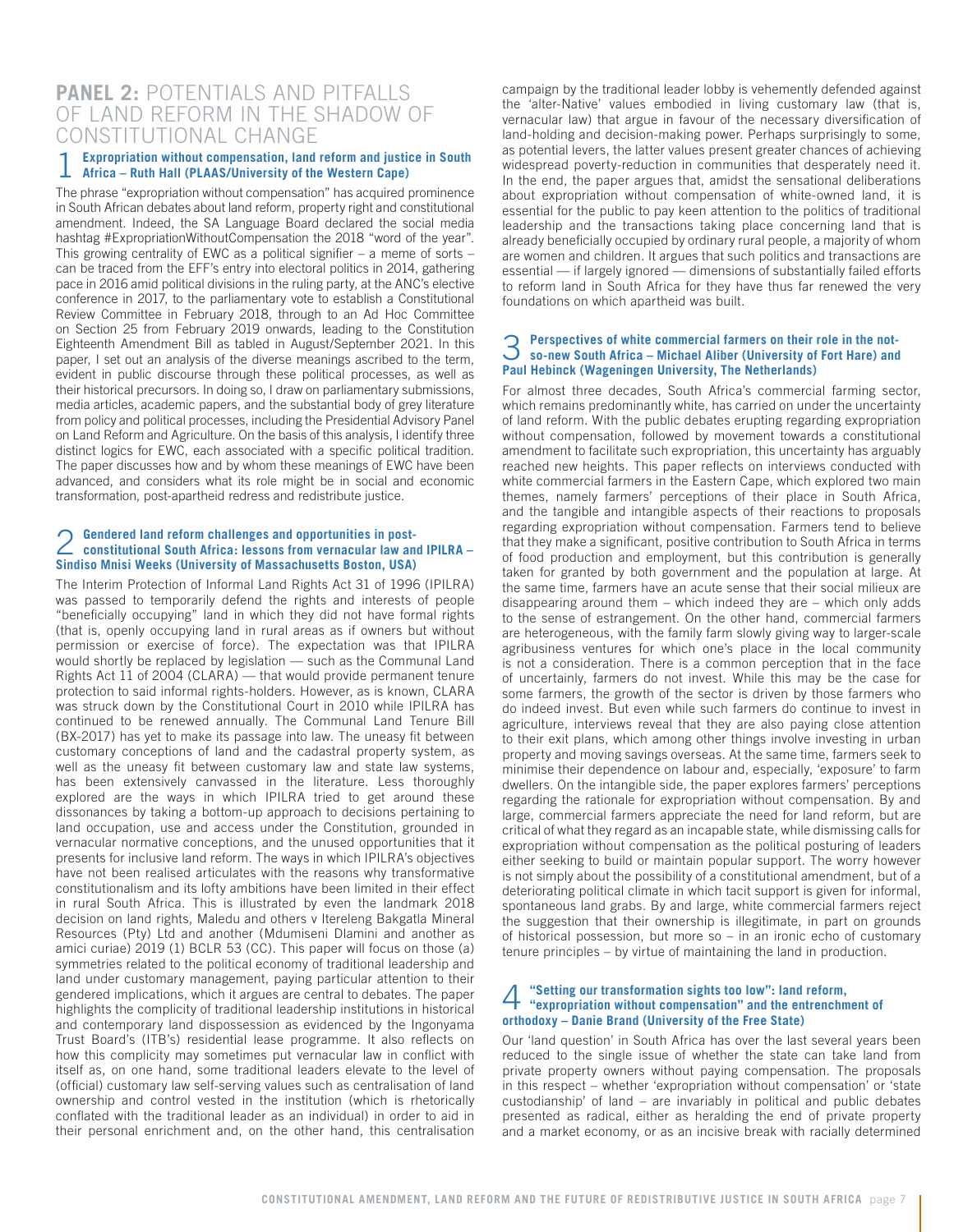patterns of land ownership. Drawing on Cherryl Walker's notion of a master narrative of loss and restoration as negatively dominant in land discourses in South Africa and Andre van der Walt's related warning that the absolutist common law notions of ownership that were such an enabling fit for apartheid land law may persist in current efforts at land reform, I argue that they are decidedly not. Instead, in their failure to break with the notion that in our relationships with land, a single person or entity must exercise absolute and exclusive control these proposals echo and resuscitate apartheid's notions of absolute and exclusive ownership as the only 'real' legal relationship with land. This, I conclude, comes at the cost of the development of Van der Walt's notion of a property law that is a system of regulation of overlapping interests in and relationships with land in a manner that advances constitutional goals of equality, dignity, democracy and freedom. I illustrate this with reference to a number of recent decisions of the Supreme Court of Appeal and Constitutional Court in which land disputes were resolved in a manner that moves away from the notion of single and absolute control over land.

## 5 **Land reform and beyond in times of social-ecological change: Perspectives from the Karoo – Cherryl Walker (Stellenbosch University)**

This paper explores land reform and redistributive justice from the perspective of South Africa's Karoo region: a large but sparsely populated and marginalised area that is currently witnessing major land use changes and is extremely vulnerable to the consequences of climate change. A crippling drought has put agricultural livelihoods based on extensive small-livestock farming under extreme pressure while state and corporate investment in astronomy, renewable and nonrenewable sources of energy as well as mining is reshaping not only local landscapes but also the significance of this semi-arid region in external calculations about its utility for variously constituted national and global 'public goods'. The region comprises some 30% of South Africa by area, almost all of it privately owned commercial farm land: the provocation of this percentage in its invocation of 1994/95 land reform targets provides a useful entry point for addressing larger questions about the contribution of land reform to redistributive justice a quarter of a century after South Africa's transition to formal democracy. In the Karoo land reform outside the municipal commonage programme lags behind already sluggish national achievements in terms of meeting quantitative land targets; in large part this reflects the region's particular history of colonial dispossession, which predates the 1913 Natives Land Act and does not fit neatly within the nationalist narrative of restitution that that notorious piece of legislation underpins. Furthermore, despite the importance of commercial sheep farming for local economies, today most residents live in small towns that are struggling with major social problems, including extreme levels of alcohol abuse that constitute a largely unremarked national emergency. What does redistributive justice mean in this context and what is the contribution of land reform to this goal? This is a critically important question for local residents grappling with uncertain futures, but the Karoo also serves as a useful case study for rethinking the role of land reform nationally, in times of major socialecological change.

### **PANEL 3:** IMAGINING ALTERNATIVE FUTURES OF REDISTRIBUTIVE JUSTICE IN SOUTH AFRICA

### 1 **Rethinking labour and black-owned SMMEs development in the just transitions – Khwezi Mabasa (Mapungubwe Institute for Strategic Reflection – MISTRA)**

South Africa is ranked as the most unequal country in the word in various comparative studies on inequality. These socio-economic disparities have deepened long-standing class, race, and gender disparities in society. Consequently, several stakeholders are advocating for a different approach in macro-economic and social policy areas to reorientate South Africa's development path. There is no clear consensus amongst influential social partners such as business, labour, and government on an inclusive model for economic restructuring. But it is widely accepted that the country's growth, income, sector configurations, and investment patterns need to be altered. South Africa's political economy structure, which has been anchored around the fossil fuel powered Minerals-Energy-Complex (MEC) for decades, has not substantially decreased socio-economic inequalities or led to substantive redistribution. Thus, it is salient to introduce a different political economy structure that addresses historic socio-economic inequalities and improves South Africa's global competitiveness. A restructured South African political economy needs to be embedded in the ongoing digital and low-carbon economic transitions. Researched evidence illustrates that these two macro-shifts in global and domestic policy contexts will shape the extent of inclusiveness in the economy. The concept of 'justice' has been elevated in debates on the transitions, highlighting the need for society-wide redistribution in a restructured economy. This presentation specifically discusses how the two transitions can contribute towards decreasing inequality, poverty, ecological degradation, and joblessness in South Africa. It explores the just transition theme by discussing important human development areas like employment creation, the changing nature of work, Small, Medium and Micro Enterprises (SMMEs) and livelihoods. I draw from two case studies (which I co-authored) in the Mapungubwe Institute for Strategic Reflection's publications. The first one examines Uber's business operation in South Africa and its impact on labour markets, passenger taxi market structures, and state regulation. And the second explores black-owned SMMEs trends within the context of low-carbon energy technologies in the renewable and hydrogen sectors. The primary aim is to highlight the main insights emerging from the two case studies mentioned above, which illustrate how society can design appropriate policy interventions for decreasing socio-economic inequality and achieving inclusive economic development in the digital and low-carbon transitions.

#### 2 **A solidarity economy approach to land redistribution in South Africa – Mazibuko Jara (Amandla!)**

We need a new direction in South Africa's land reform. For this, the core approach has to based on an a fundamentally different, overarching transformative political economy logic and framework. Such a framework has to depart fundamentally from the neo-liberalism that has dominated land reform to date. This will require a move away from the prevalent assumptions in ANC and government policy formulations that capitalist property relations should persist unchallenged even after widespread land redistribution. The required political economy foundation must inform and shape the detailed provisions of the technical and policy solutions/models required. Land redistribution is primarily political and not technicist. A narrow, apparently "concrete", technicist modelling approach may end up reinforcing the very same political economy of inequitable land ownership. A decisive resolution of these essentially political, social and economic questions in practice will not be possible without a radically transformative approach that goes to the root of the problem. The required approach must necessarily include building new institutional capacities in the state for effective land and agrarian reform, sectoral interventions in the agricultural value chain, a conducive macroeconomic policy framework, and ensuring sufficient fiscal allocations.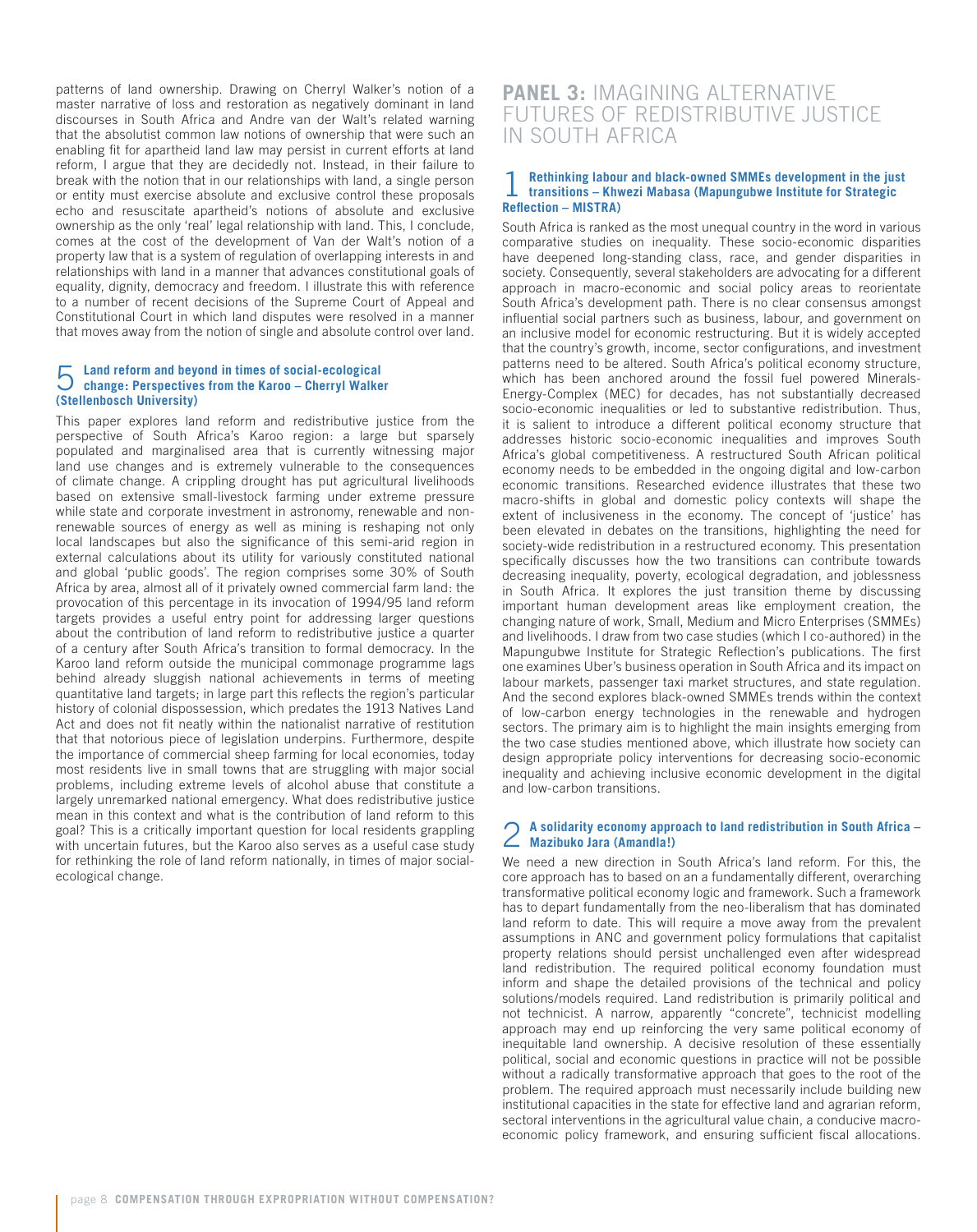All this will require some significant encroachment into the inordinate power of private capital in particular the rolling back and transformation of the market in land and associated agricultural value chain. Further, even the combination of the strategic and the concrete will not be enough to ensure transformative land redistribution without breaking new ground with regards to the centrality of regenerated agency and power of the landless, transformative power and action from below so to speak. Thus, the main approach to land redistribution to be advanced in the paper combines these three dynamics: a transformative political economy framework, effective policy solutions and mass power. This approach is framed as the solidarity economy approach applied to land redistribution. This solidarity economy approach is about what Ntsholo (2018) describes as being about "the reconstruction of society, about rethinking power and how power is held, by whom and for whom, for what purposes" instead of reducing land redistribution to "a stale process concerned with technicalities around meaning of legal words, and technical possibilities such words grant to society" (Ntsholo, 2018). From this approach, the land redistribution should contribute to four transformative outcomes: historical redress, wealth (asset) redistribution, decent livelihoods and transformation of local economies.

## 3 **Climate breakdown and commoning the future through food sovereignty pathways – Vishwas Satgar (University of the Witwatersrand)**

This input will focus on the systemic vulnerabilities of the current globalised, mono-industrial, fossil fuel driven, food system. It will also highlight how climate shocks are destroying such systems, using the South African drought, as an example. The limits of such food systems will also be engaged with through current climate science. Moreover, this input will bring to the fore the importance of redistributive justice through the biotic commons (land, seeds, water, labour and peoples science) alternative. A brief historicization and conceptual approach to understanding the biotic commons in South Africa, from a decolonial perspective, will be provided as part of situating food sovereignty pathway building in South Africa. The translation of food sovereignty and its claims for redistributive justice in South Africa will be highlighted with reference to the Peoples Food Sovereignty Act championed by the South African Food Sovereignty Campaign.

## 4 **Redistributive justice, transformative taxes and the legacies of apartheid – Heinz Klug (University of Wisconsin-Madison, USA)**

Twenty-five years after South Africa's first democratic election the country remains the most unequal society on earth according to the Organization of Economic Co-operation and Development (OECD). This reflects in part the continuing legacies of apartheid, from access to land, education and employment opportunities through to the inability to address the spatial design of apartheid cities and towns. While most agree that this reality continues to detrimentally shape the life opportunities of the majority of South Africans, there is increasing evidence that it is also undermining the post-apartheid settlement – whether in the form of public protests, corruption or simply increasing disillusionment with the political and constitutional order. Even as the courts, civil society and other institutions have been praised for their resistance in the face of 'state capture' there is a growing challenge to the constitution, manifested most clearly in the demand to amend the property clause to clarify that land may be expropriated without the payment of compensation. Since marketled reform policies – whether in land reform, housing or employment creation – have clearly failed to produce the necessary redistributive justice required to address apartheid's legacies, it is time to explore more interventionist options. The question this paper will address is whether a transformation tax to address the legacies of apartheid might provide the basis for a new social contract that will further the promise of South Africa's 1996 Constitutional order? In exploring this question, the paper will review the history and use of wealth taxes around the globe to reflect on the forms and purposes a proposed transformation tax may take and serve.

## 5 **Redistribution of what? Some problems with the current state of discussion on distributional issues in South Africa – James Ferguson (Stanford University, USA)**

In recent years, discussions on "redistribution" in post-apartheid South Africa have too often been repetitive and unproductive. This paper traces this impasse to a lack of fit between the way that wealth or economic value is represented or imagined as an object of "redistribution," on the one hand, and the way that such value is actually produced in South Africa's current economic system. Chief among such inapposite images, of course, is the idea that the fundamental or paradigmatic form of wealth is land – an image that has long shackled much thinking about issues of distributional justice to a kind of "master narrative of loss and restoration" (as Cherryl Walker has put it) in ways that are becoming ever-more unhelpful. But it is not just the fetish of land. More broadly, the moment we start talking about "redistribution" wealth seems to start to be figured as a pile of material stuff produced by a "real economy" rooted in traditional (and traditionally masculine) industries such as mining, agriculture, and manufacturing. And before long, the issue of distributive justice is again turned, if not necessarily to land reform, then to other modes of restructuring those traditional industries (e.g.nationalization). The evocation of a national wealth imagined in a form that can be claimed as a kind of common possession has always been politically attractive for good reasons, and the examples of agricultural land and mining have always, understandably, been the most convenient ones for such a politics. But under contemporary conditions, a convincing and non-anachronistic picture of a truly common wealth requires not the resuscitation of an outdated and nostalgic picture of the economy, but rather a radically expanded conception of the social basis of both ownership and production. Such a conceptual shift (one lineage for which, as I have written elsewhere, can be found in the work of Peter Kropotkin) might allow us to arrive at two useful conclusions: first, there is no such thing as "redistribution", just a continuous, and always-already "political," process of distribution; and second, that – contrary to an old Marxist prejudice – the right target for an effective contemporary politics of distribution is precisely income (and not the distribution of so-called productive assets).